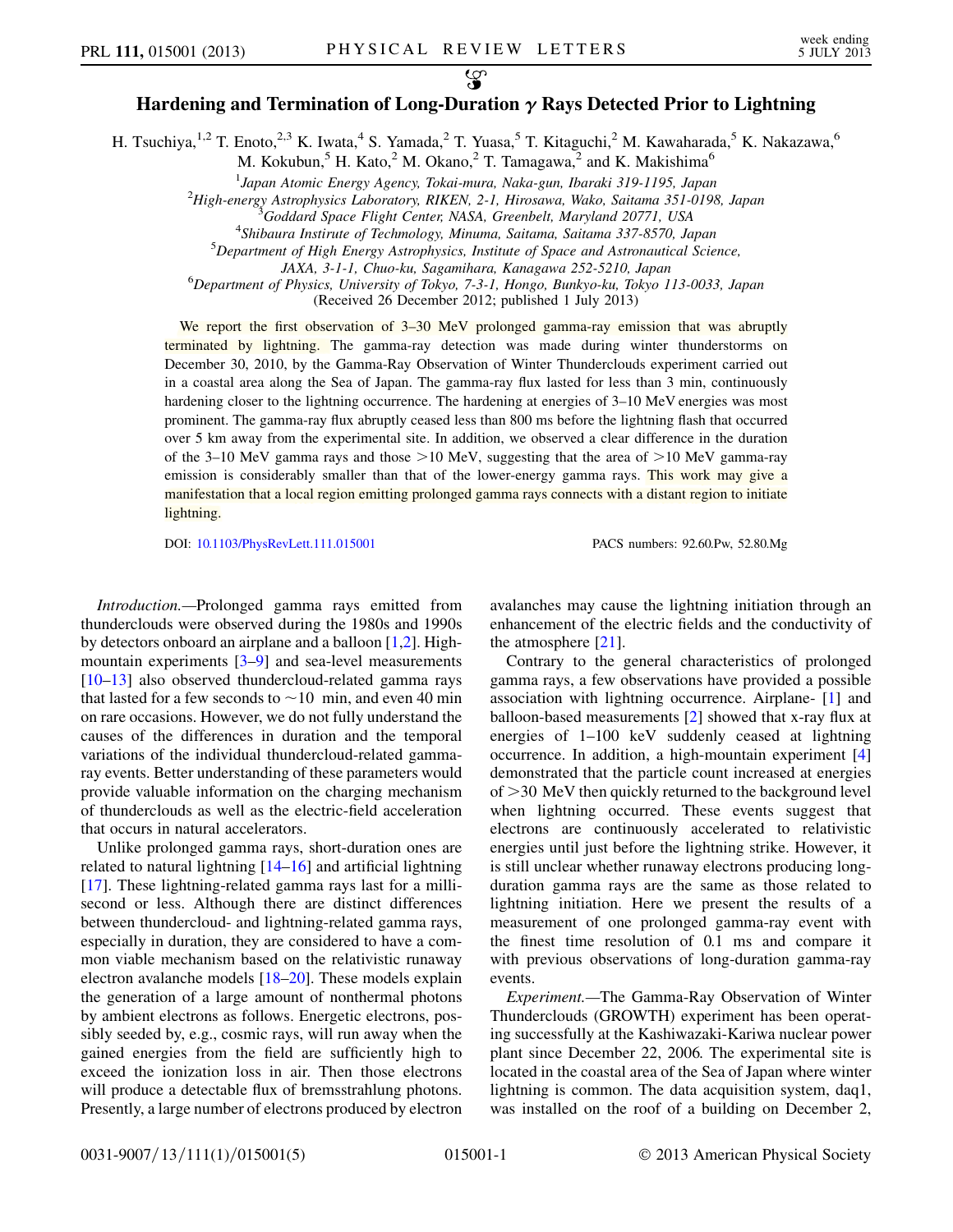2010. It is arranged in a northeast to southwest direction 780 m apart from the original system, daq0. Detailed information on daq0 can be found in Tsuchiya et al. [\[11](#page-4-13)[,13\]](#page-4-5). Thus, we provide an outline of the daq1.

Daq1 has a cylindrical  $\phi$ 7.62 × 7.62 cm<sup>2</sup> NaI scintillator equipped with a photomultiplier (HAMAMATSU R1306). Above the NaI counter, a thin plastic scintillator with a thickness of 0.5 cm and an area  $30 \times 30$  cm<sup>2</sup> is placed. The plastic scintillator is wrapped in thin aluminum foil with a thickness of 15  $\mu$ m and then covered with a black 100- $\mu$ m-thick sheet. The plastic scintillator is connected to a photomultiplier (HAMAMATSU R1306) by a light guide. It is utilized to reject charged-particle background (mostly muons) by the anticoincidence method.

The signals of the NaI and plastic scintillators are fed to a 12-bit analog-to-digital converter (ADC) chip (AD7862- 10) incorporated in a self-triggering electronics system and recorded as ADC values corresponding to the energy deposits in the individual scintillators. The arrival time of each event is determined by the global positioning system synchronized with a 10 kHz frequency. Daq1 observes an energy range of 0.04–30 MeV with a time resolution of 0.1 ms. Because daq0 also employs a global positioning system to determine the recording time, the time of the two GROWTH systems coincides. Moreover, daq1 has an optical sensor with a Si photodiode (HAMAMATSU S1226- 8BK) for wavelengths of 320–1000 nm, having a peak of 720 nm. The output signal of the photodiode is fed to a peak-hold ADC, and the peak value per second is recorded as the ADC value.

In addition to the two systems of daq0 and daq1, nine monitoring posts (MPs) are operated by the Tokyo electric power company to monitor environmental radiation doses (circles in Fig. 1 of [\[13\]](#page-4-5)). Each MP consists of a cylindrical  $\phi$ 5.1  $\times$  5.1 cm<sup>2</sup> NaI scintillation counter and an ion chamber. The former covers the energy range 50 keV–3 MeV, and the latter measures for those >50 keV. The time resolution of the two detectors is 30 s. MPs are widely distributed in the premises at intervals of 300–400 m.

Results.—Figure [1](#page-1-0) shows 30-s count rates of the NaI scintillators obtained from daq0, daq1, and MPs 7–9 (Fig. [2](#page-2-0) here, Fig. 1 of [\[13\]](#page-4-5)) obtained over the period of 13:20–13:50 universal time (UT) on December 30, 2010. For comparison, the count rates of daq1 (upper crosses in the top panel) show results from the NaI scintillator without anticoincidence. The background level of daq1 was  $\sim$  1.4 times higher than that of daq0 (lower crosses in the top panel) because the effective volume of daq1 was 1.5 times larger than that of daq0. The counts increased from 13:32 UT until 13:36 UT, over a time scale which is typical for prolonged thundercloud gamma-ray emission [[10](#page-4-4)–[13\]](#page-4-5). However, at 13:35:55 UT, the counts suddenly dropped to the background level. Such a sudden termination of the gamma-ray emission was never observed during previous long-duration GROWTH events [\[11,](#page-4-13)[13\]](#page-4-5).

<span id="page-1-0"></span>

FIG. 1 (color online). Count histories per 30 s of daq0, daq1, and MPs 7–9, obtained during 13:20–13:50 UT on December 30, 2010. (Top) The count rates for >40 keV from the NaI scintillators of daq0 (black) and daq1 (red) without anticoincidence. (Bottom) The 0.05–3 MeV count rates from the NaI scintillators of MPs 9 (black), 8 (red), and 7 (blue). The vertical error bars indicate the  $1\sigma$  standard deviation. The vertical dashed line shows the occurrence time of the lightning flash (13:35:55 UT).

From the optical sensor and electric field mill data it can be seen that lightning occurred at 13:35:55 UT, which coincided with the gamma-ray termination. The lightning event is assumed to have occurred at a distance of >5 km from the experimental site. No lightning within 5 km of the site was recorded over the period between 13:05 and 14:05 UT by the Japan Lightning Detection Network system (operated by Franklin Japan Co. Ltd.), which has a lightning detection efficiency of >90%. One intracloud discharge occurred 1.7 km southeast of the site, but it was at 13:39:25 UT, much later than the gamma-ray termination. Such a low occurrence of lightning in winter is relatively common in this region [\[22\]](#page-4-14).

The most intriguing aspect of this gamma-ray event is how its sudden termination is related (or unrelated) to the distant lightning. This can be investigated by estimating the horizontal spread of the gamma-ray emitting region. Using the 30 s count data at energies between 50 keV and 3 MeV, we first calculated the count increases (in percent) and the statistical significance of data from all the detectors measured between 13:34 and 13:36 UT. Then using the count increases and positions of each detector, an ellipseimage fitting was performed according to a method that was originally developed for higher-energy gamma-ray observations [[23](#page-4-15)]. The fitting evaluates the major and minor axes of an ellipse. In this Letter, the major and minor axes represent the root mean square spread of the radiation in directions along and perpendicular to the axis, respectively, connecting the center of the ellipse and the detector position with the maximum count increase at each time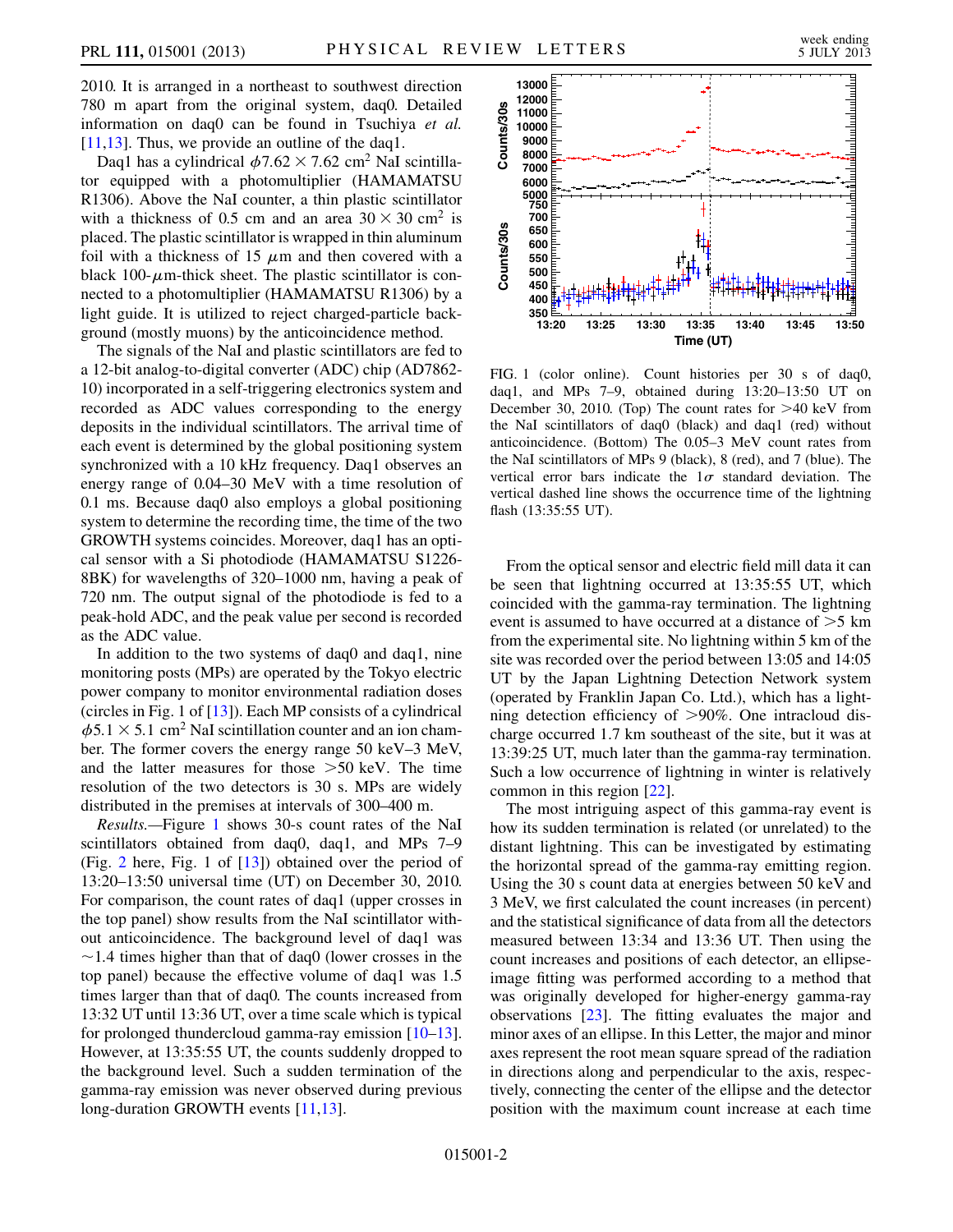<span id="page-2-0"></span>

FIG. 2 (color online). Distributions of count enhancements for all detectors in four time intervals. The values 1–9 represent the MP location.  $L$  and  $W$  in each panel are the lengths of the major and minor axes of the ellipses (dashed lines), respectively. The crosses show the center of the ellipses. Colors of circles indicate statistical significance obtained by individual detectors. Blue, green, orange, and red represent those  $\langle 2\sigma, 2-5\sigma, 5-10\sigma,$  and  $>10\sigma$ , respectively.

interval. Since small amplitude signals measured by distant detectors may distort the estimated image, we did not use individual count increases with statistical significance  $\langle 2\sigma$ . In practice, MPs 1–6 showed no count increases with statistical significance  $>2\sigma$  during 13:34–13:36 UT. Table [I](#page-2-1) lists the numerical values used in the evaluation.

Figure [2](#page-2-0) shows the count-intensity distributions along with the radiation spread determined by the above method. The diameters of the circles correspond to the individual count increase (in percent). Thus, larger diameters correspond to higher count increases. Though probably affected by using a small number of detectors, the horizontal extent was at most  $\sim$ 800 m, which is consistent with other observations [\[10,](#page-4-4)[12,](#page-4-16)[13](#page-4-5)]. In addition, the illuminated region appeared to move slowly from southwest to northeast and approach daq1 and MP8. Such movement of a gamma-ray emitting region was previously reported without performing an ellipse fitting. [\[10,](#page-4-4)[12,](#page-4-16)[13\]](#page-4-5). As seen from Fig. [2](#page-2-0) and Table [I,](#page-2-1) daq1 was the closest detector to the gamma-ray source in the thunderclouds between 13:35:30 and the time that the lightning occurred.

Figure [3](#page-3-0) shows data from the NaI scintillator with anticoincdence measured by daq1, and we can conclude that the observed count increases were attributable to gamma rays. In addition, it is found that the count histories of daq1 exhibited more significant enhancements in two energy bands than the data from daq0. Particularly, the count increases in the 3–10 MeV band are the most prominent. The net count increases of daq0 and daq1 obtained during 13:33:12–13:35:55 UT for the 3–10 MeV band are 140  $\pm$ 15 (9.3 $\sigma$ ) and 950  $\pm$  30 (32 $\sigma$ ), respectively. Here, background levels per 6 s for the 3–10 MeV energy band were estimated to be  $2.88 \pm 0.12$  and  $2.53 \pm 0.12$  for daq0 and daq1, respectively, using a constant fitting of the data obtained excluding the above period. Furthermore, count rates for >10 MeV from daq1 with anticoincidence (bottom of Fig. [3\)](#page-3-0) provided a remarkable net count increase of  $57 \pm 8$  over the period 13:35:19–13:35:55 UT above the background level of  $2.18 \pm 0.11$ , while that of daq0 exhibited a net count increase of  $17 \pm 7$ , which was not statistically significant, during the same time interval, with a background level of  $6.1 \pm 0.2$ . The statistically significant >10 MeV gamma rays were first detected from sea-level observations.

The top panel of Fig. [4](#page-3-1) shows time variations of the energies of individual photons recorded by daq1. Several horizontal stripes can be observed at the 0.3–3 MeV band, corresponding to the natural environmental gamma-ray lines including 609 keV  $(^{214}Bi)$ , 1.46 MeV  $(^{40}K)$ , and 2.62 MeV $(^{208}Tl)$ . Clearly, the number of photons with energies of >3 MeV dramatically increased before the lightning occurrence. We applied a waiting time function

TABLE I. 30-s-count increases in percent and the corresponding statistical significance during 13:34–13:36 UT.

<span id="page-2-1"></span>

| Detector          |                     |                       |                    |                    |                    |
|-------------------|---------------------|-----------------------|--------------------|--------------------|--------------------|
| Time <sup>a</sup> | daq0                | dag1                  | MP9                | MP8                | MP7                |
| 13:34:00          | 9.4\% $(6.8\sigma)$ | $17\%$ (10 $\sigma$ ) | $26\% (3.5\sigma)$ | $15\% (2.2\sigma)$ | $15\% (2.2\sigma)$ |
| 13:34:30          | 13\% $(6.8\sigma)$  | $21\% (13\sigma)$     | $42\% (5.6\sigma)$ | 41\% $(5.6\sigma)$ | $11\% (1.6\sigma)$ |
| 13:35:00          | $10\% (5.5\sigma)$  | 52\% $(30\sigma)$     | 37\% $(5.1\sigma)$ | 62\% $(8.1\sigma)$ | 38\% $(5.2\sigma)$ |
| 13:35:30          | 14\% $(7.7\sigma)$  | 55\% $(32\sigma)$     | 18\% $(2.5\sigma)$ | $32\% (4.4\sigma)$ | $26\% (3.7\sigma)$ |

a Start time.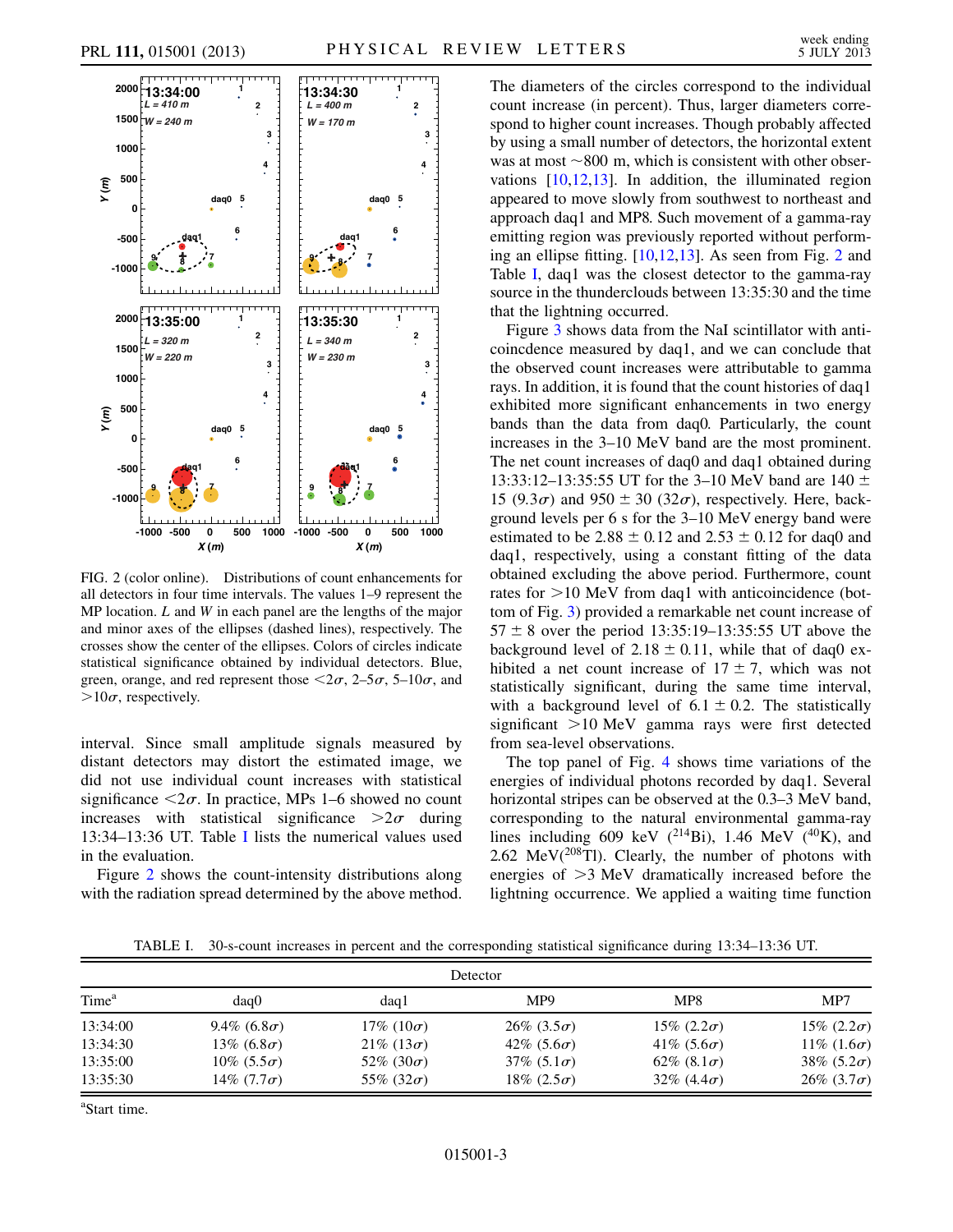<span id="page-3-0"></span>

FIG. 3 (color online). Count histories per 6 s for radiations observed at daq0 (black) and daq1(red), obtained during 13:30–13:40 UT. (Top) Count histories of 3–10 MeV of the NaI scintillators of daq0 and daq1 with anticoincidence mode. (Bottom) Same as that of the top panel, but for >10 MeV. Vertical error bars represent  $1\sigma$  standard deviation. The vertical dashed line shows the occurrence time of the lightning (13:35:55 UT).

of  $r \exp(rt)$  to the data of 0.04–0.3, 0.3–3, 3–10, and >10 MeV during 13:33:12–13:35:55 UT and derived  $r = 330 \pm 2$ ,  $230 \pm 2$ ,  $9.0 \pm 0.4$ , and  $1.4 \pm 0.3$ , respectively. Here, r represents the average arrival rate of photons (per s). For comparison, we calculated  $r$  for data outside the burst interval as  $250 \pm 1$ ,  $170 \pm 1$ ,  $1.42 \pm 0.11$ , and  $0.40 \pm 0.05$  for the same four energy bands. Dividing by the individual arriving rates of the background levels, the individual rates during the count increases were enhanced by a factor of 1.3, 1.4, 6.4, and 3.5, respectively. Consequently, the count increases for the two higher energy bands were much greater than those for the two lowerenergy bands prior to the initiation of lightning, implying that the gamma-ray energy spectrum became harder before lightning.

As shown in the bottom panel of Fig. [4](#page-3-1), the  $>3$  MeV gamma-ray hardening abruptly ceased within 0.1 ms or less, 800 ms before the lightning. No >3 MeV gamma rays were detected by daq1 for  $\sim$ 1 s from the time 800 ms before the lightning. Unlike the photons with >3 MeV, those with  $\leq$ 3 MeV had no clear gap around the lightning flash. These results suggest that the thundercloud electric fields stopped accelerating the electrons toward the ground at least 800 ms prior to the lightning flash.

Discussion.—The authors of [\[1](#page-4-0)] and [[4\]](#page-4-12), who conducted an airplane observation and a high-mountain experiment, respectively, observed similar events to those under discussion. Unlike these two past observations, the current results, employing one photon counting with a time resolution of 0.1 ms, demonstrate that 3–30 MeV gamma rays clearly terminate 800 ms prior to the lightning

<span id="page-3-1"></span>

FIG. 4 (color online). (Top) Photon energies recorded by the NaI scintillator of daq1 with anticoincidence mode during 13:30–13:40 UT. A time resolution is 1 sec. Vertical and horizontal axes show the energy in MeV and minutes after 13:00 UT, respectively. The vertical dashed line shows the occurrence time of the lightning, 13:35:55 UT. The color bar denotes counts in each bin; as the color approaches red, the number of photons recorded increases. (Bottom) Same as that for the top panel, but for the interval of 13:35:53–13:35:57 UT, with a time resolution of 0.1 ms.

flash (Fig. [4](#page-3-1)). In actuality, this time scale of 800 ms agrees generally with the total discharge duration, which is a few hundred to 700 ms, of intracloud discharges [[24](#page-4-17)].

In addition, the present event and the two past observations did not detect any energetic x-ray radiation associated with lightning, mainly its stepped leaders. Therefore, the lack of detection of such x-ray energetic radiation may be a common feature, implying that the source of short-duration x-ray bursts is either different or far from that of the precursory prolonged emission. Alternatively, the lightning-related x rays may not have been beamed toward the detectors. In that case, these events also imply that a local electric field gradually (a few seconds to a minute) enhances. Babich *et al.*  $[21]$  $[21]$  $[21]$  recently showed via numerical simulations that such an electric-field enhancement that can potentially generate lightning can last for a relatively long duration of  $\sim$ 10 s via electron avalanches caused by a steady flux of secondary cosmic-ray electrons. Thus, the present temporal behavior prior to the gamma-ray termination (Fig. [3\)](#page-3-0) might indicate such an effect.

Hence, we may interpret the lack of gamma-ray detection during this time interval in the following manner.